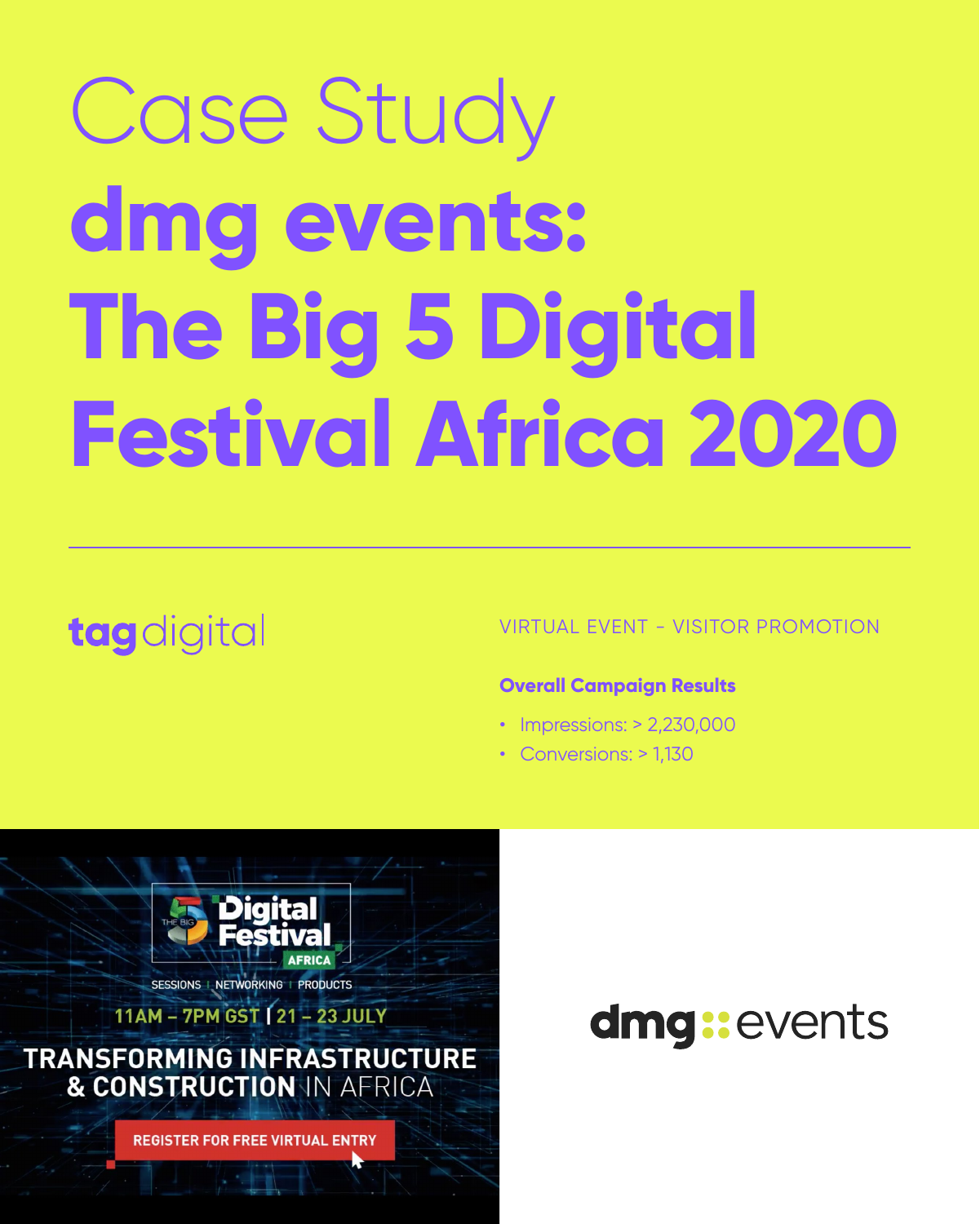dmg events is an international exhibitions company hosting over 80 exhibition events in 25 different countries. They work in over 6 core sectors covering the likes of construction, energy and hospitality.

The Big 5 Digital Festival Africa is the first of the Big 5 events to be fully virtual, a format that is easily accessible for a global audience. The Big 5 is a series of trade events and exhibitions for the construction sector. In response to Covid-19, the

event team adapted to market conditions and brought their exhibitors and visitors together to meet and do business in the online space across 3 days.

The Big 5 Digital Festival Africa addressed the most crucial issues facing the infrastructure and construction industry for generations. The programme delivered incisive, forward looking analysis and thought leadership, giving attendees the inspiration they need to guide their businesses through the current economic environment and emerge stronger.



#### Case Study **The Big 5 Digital Festival Africa 2020**

- To raise awareness of the digital festival through their existing event audience
- To drive new users to the website and generate virtual event registrations, sponsors and exhibitors from key locations specified

### **The Campaign Objectives**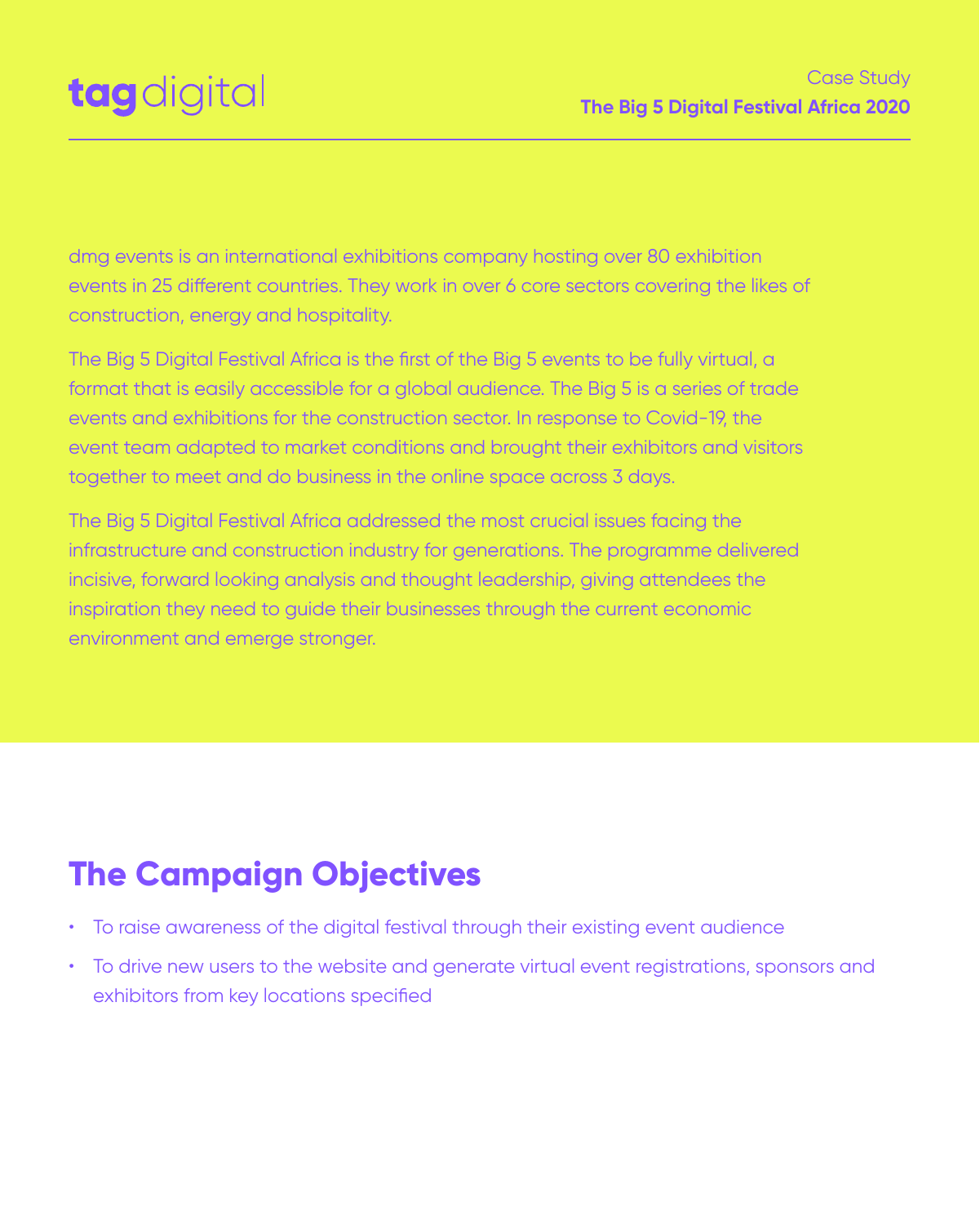To reach our target audience in locations across Africa and the UAE, we deployed our paid strategy across Google and Facebook.

We used a combination of Brand, Bottom of Funnel (BoF), Middle of Funnel (MoF) and Top of Funnel (ToF) methods to meet our objectives, raise awareness and take the user on a journey through to conversion.



-

Created custom intent audiences for use across the Google Display Network. These audiences are developed to reach new users who are unfamiliar with the brand but who have characteristics and behaviours indicating they are likely to be valuable users.

-

Our Google Search campaigns ensured we benefited from high-intent user queries covering various brand-related terms as

well as bottom of the funnel industry event

based keywords.

## **The Approach**



#### Case Study **The Big 5 Digital Festival Africa 2020**

↑ Preview Google Ad for Mobile

↓ Preview Google Ad

#### Ad  $\cdot$  thebig5digitalfestivalafrica.com/thebig5  $\blacktriangledown$

#### The Big 5 | Digital Festival Africa 2020 | Register For Free

An online gathering of the infrastructure and construction community in Africa. The time is now, to stay connected, to continue conversations & make critical connections.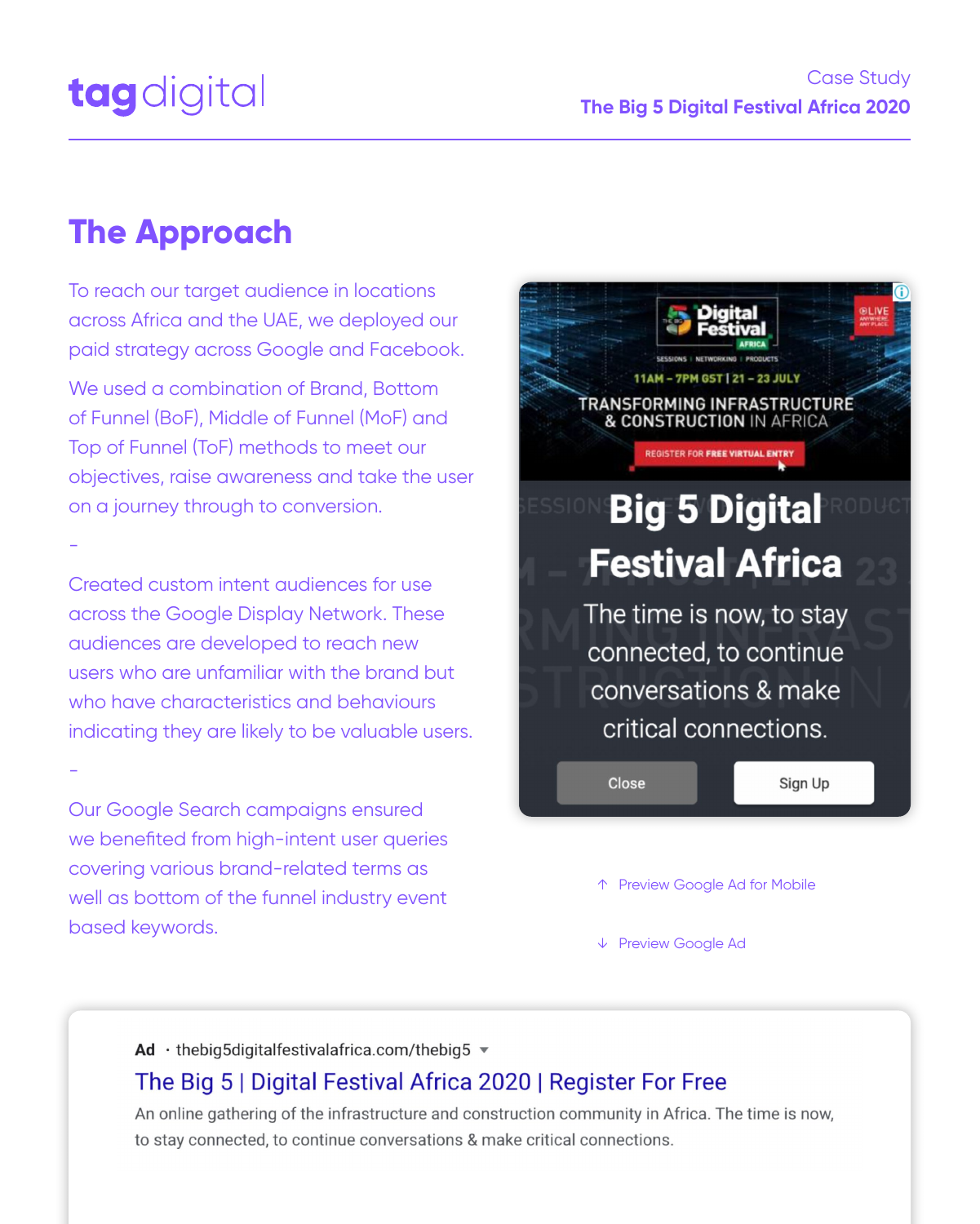For remarketing, a strong focus was put on on both the Google Display Network and the YouTube network.

Video campaigns are fast becoming a key part of every marketing strategy so it was important to capitalise on current low CPC's. Low competition tends to result in a much lower CPA if a good audience strategy is in place.

We used the TrueView for video format to drive conversions from an audience who had previously visited the website in the past 30 days but had not yet converted.

We used a mixture of creatives including expanded text ads, responsive search ads,



The Big 5 Construct Kenya iponsored  $\cdot$   $\mathbf C$ 

Get around travel restrictions and discover new suppliers, innovative products, and latest construction solutions from around the world from the comfort of your home or office.

...





-

Across Facebook, BoF delivered the strongest performing campaign. In particular, the remarketing audience ad set performed well with very low CPAs.

MoF had success with lookalike audiences on both the key African Facebook pages

-

responsive display ads, banner ads and video ads. Users consume content in various ways and using the full scope of creative formats available gave us a greater probability of reaching our key audience and capturing their attention.

## **The Approach** (cont.)

#### Case Study **The Big 5 Digital Festival Africa 2020**

↑ Preview Facebook Ad